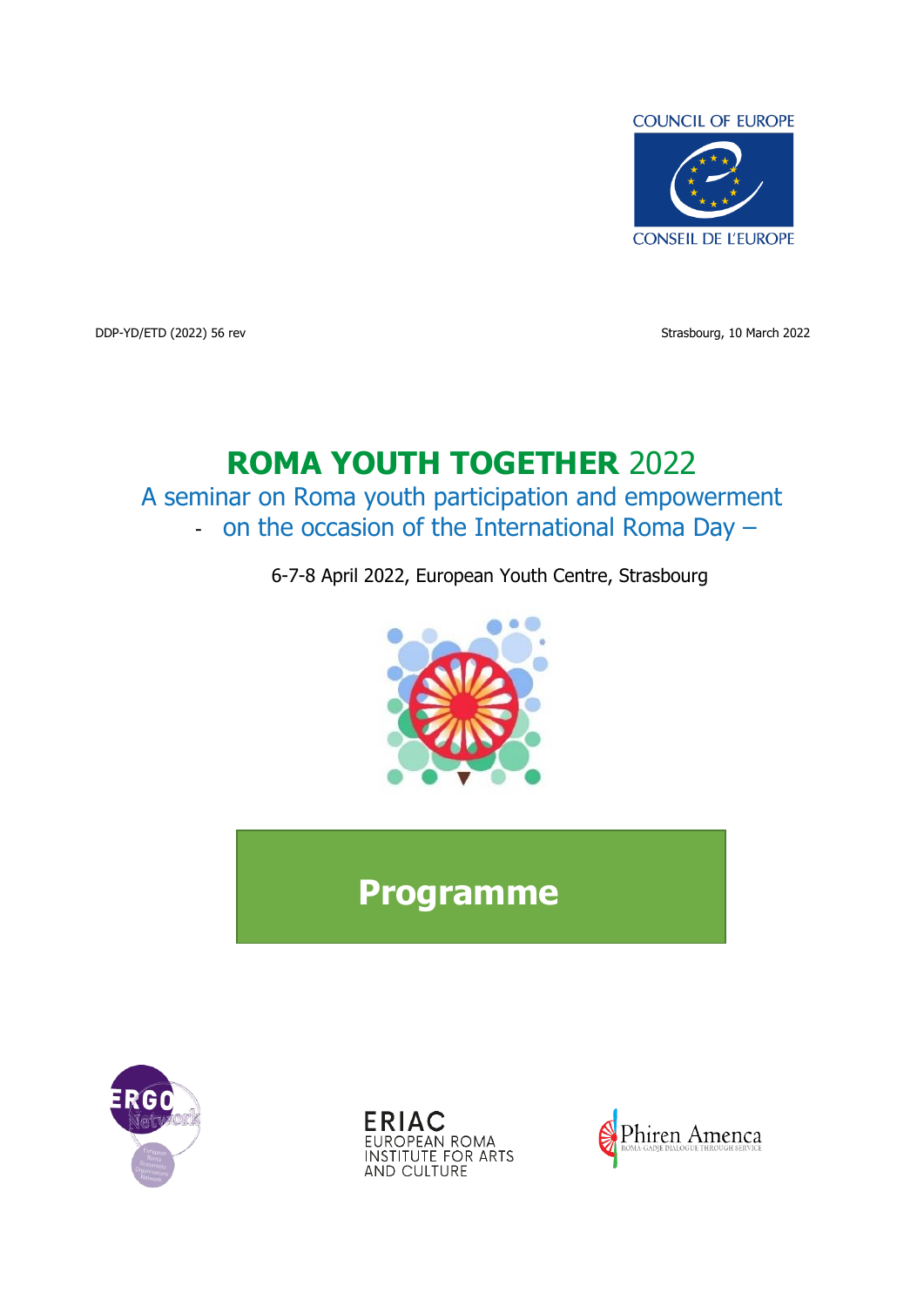# **PROGRAMME**

# **Tuesday, 5 April**

Arrival of participants

- 19:00 Dinner
- 20:30 Welcome evening at Belgian Bar

# **Wednesday, 6 April -** RECONNECTION

#### 09:30 **Opening and introductions**

Welcome statements by:

- Rui Gomes, Youth Department of the Council of Europe
- Timea Junghaus, European Roma Institute for Arts and Culture
- Semran Sulejman, Phiren Amenca
- Marcos Andrade, Roma and Travellers Team of the Council of Europe

Expectations of participants and partners

Programme of the seminar

- 11:00 Coffee break
- 11:30 **Exploring identify and diversity** of Roma youth in the group
- 13:00 Lunch break
- 14:30 **Sharing experiences on the impact of the crises**
- 16:00 Coffee break
- 16:30 **Priorities for action** identifying and discussing measures and proposals to work with Roma youth for participation and resilience
- 18:00 Reflection Group

19:00 Dinner

# **Thursday, 7 April** – REFLECTION

- 09:30 Opening and programme of the day
- 09:40 **Youth Participation**  exploration of the concept from theory to action
- 11:00 Coffee break
- 11:30 **Roma Youth Participation:** resources and good practices, with:
	- ERGO Network and EU perspective– Carmen Tanasie
	- Phiren Amenca Semran Suleiman
	- ERIAC Aleksandra Aleksandrović
	- Advisory Council on Youth Georgina Laboda
	- National level by participants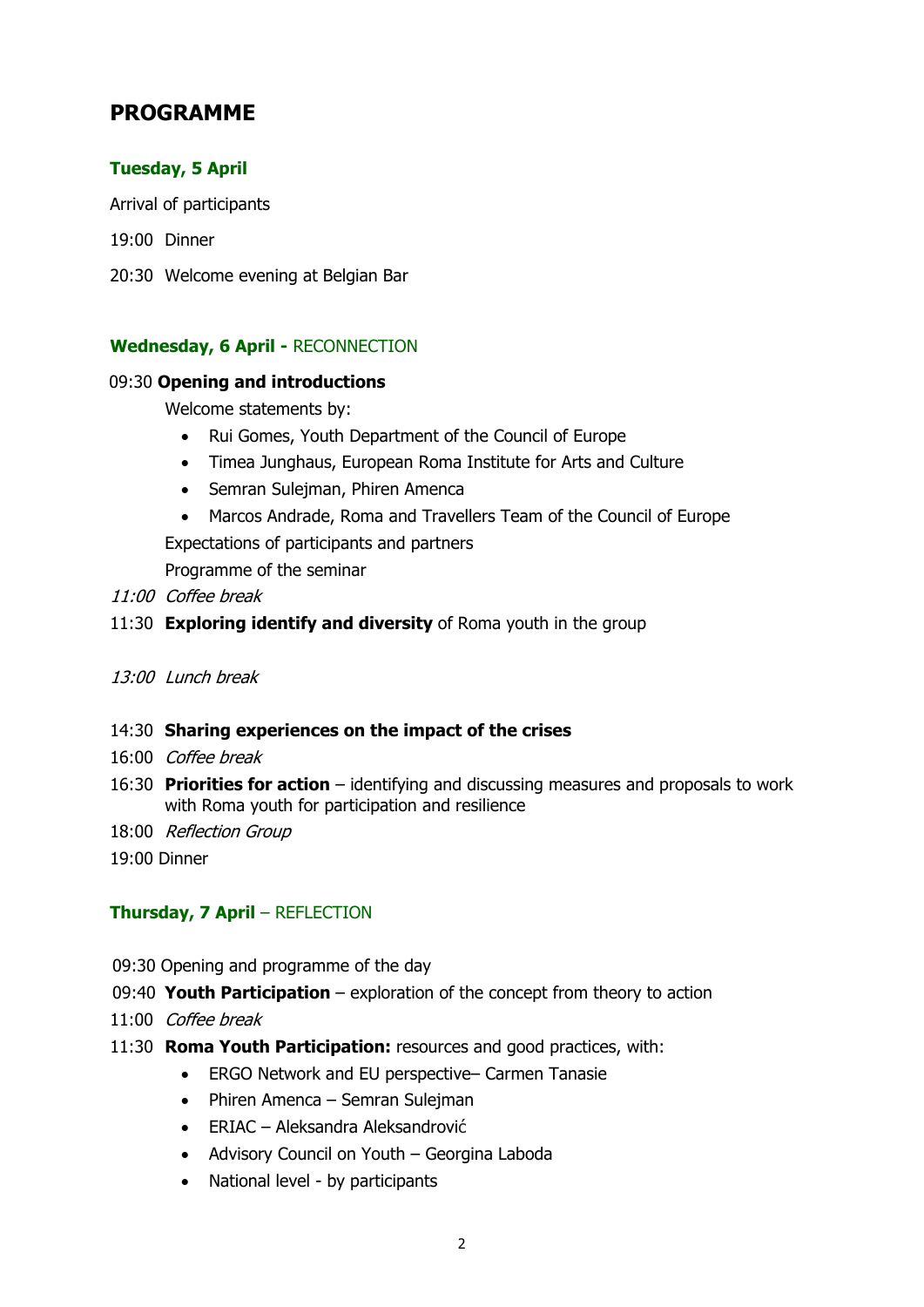#### 13:00 Lunch break

#### 14:30 **Roma Youth Participation in the Council of Europe**

- 15:30 Coffee break
- 16:00 **Content of the future Recommendation** on Roma youth participation
- 18:00 Reflection Group
- 19:00 Dinner

21:00 Evening activity: Film screening: "Roma Pride"

#### **Friday, 8 April**– ACTION

09:30 Opening and programme of the day

#### 09:40 **Upcoming projects and initiatives in the Council of Europe**:

- European Youth Foundation, with Mara Georgescu, Senior educational support officer,
- The youth campaign for revitalising democracy, with Anca-Ruxandra Pandea
- 10:45 Coffee break

#### **11:15 International Roma Day**: what and how to celebrate

Presentation and exchange of the programme and purpose of the celebrations

- 12:00 Meeting and exchange with Bjørn Berge, Deputy Secretary General of the Council of Europe
- 12:30 Casting of flowers, in the presence of Council of Europe officials and Roma activists
- 13:00 Lunch break
- 14:30 Reflection on the **celebration of International Roma Day**: ideas for future celebrations and actions for Roma youth participation
- 16:00 Break
- 16:30 Evaluation and Closing
- 19:30 Festive dinner

With musical performance of the group Di Mauro Swing Jazz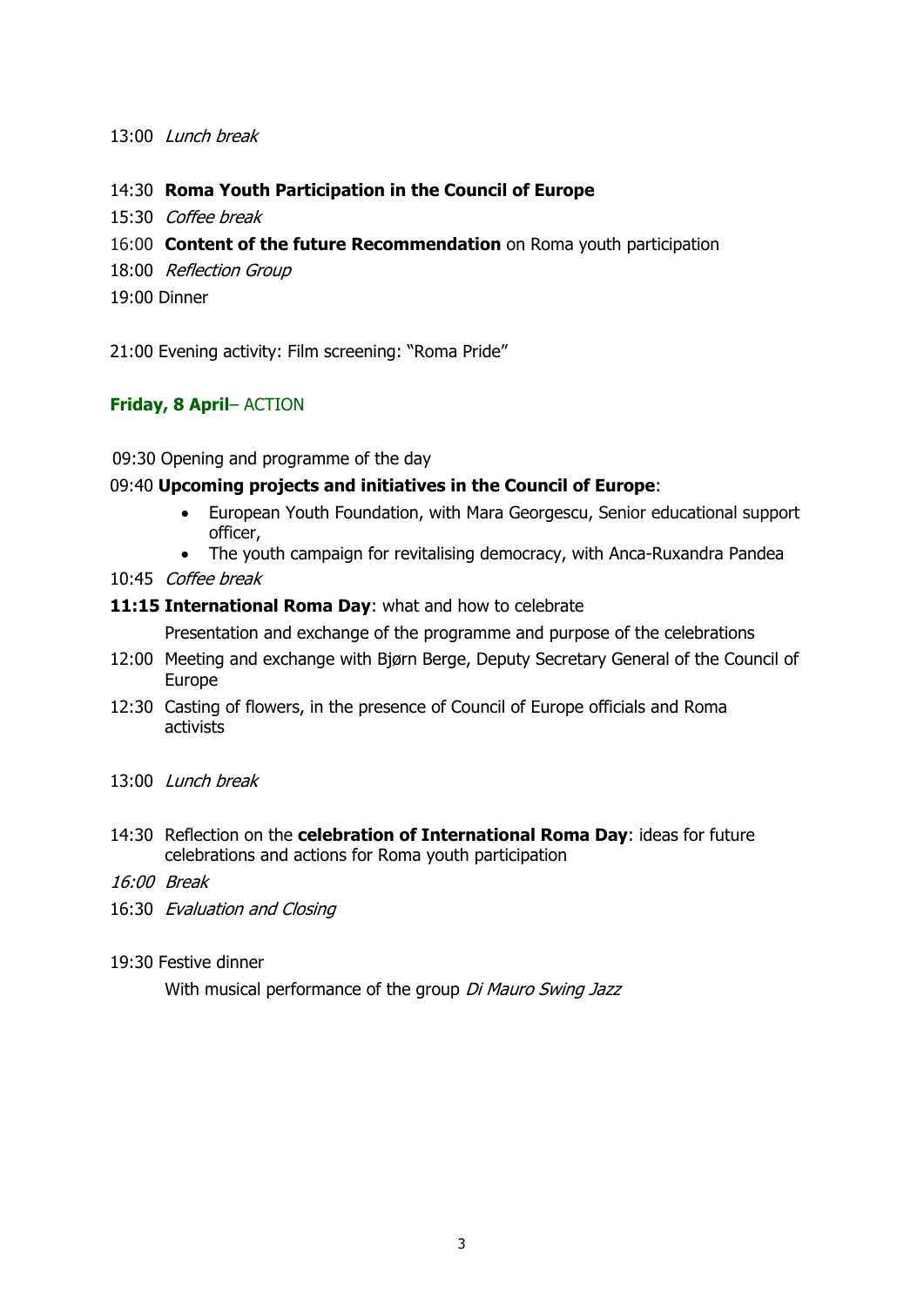# **CONTEXT**

The Youth Sector Strategy 2030 of the Council of Europe aims to create spaces for young people to live together in peaceful and inclusive societies, with special emphasis on allowing young people, including those experiencing any form of discrimination and exclusion, to benefit from opportunities that develop their commitment to and exercise of democratic citizenship. This aim is inter alia implemented by capacity building educational programmes of young multipliers (youth leaders and youth workers).

The Council of Europe Strategic Action Plan for Roma and Traveller Inclusion (2020-2025) concludes that:

> Despite many efforts and some progress made, there is still ample evidence showing that Roma and Travellers in Europe continue to suffer from widespread and persistent anti-Gypsyism, which is recognised as a specific form of racism fuelled by prejudice and stereotypes. In addition, Roma and Travellers remain victims of various forms of discrimination, including school segregation and a forced sedentary lifestyle, as well as hate speech and hate-motivated violence in many member States.

Deep concern about the rise of antigypsyism, anti-Roma rhetoric and violent attacks against Roma in Europe, as well as challenges related to racism and discrimination together with access to education, training and schooling was also expressed in the Youth Statement created on the occasion of April 8 - International Roma Day 2021 at the conference Roma Youth Together organised by the [Youth Department](https://www.coe.int/youth) and the [Roma and Travellers Team](https://www.coe.int/en/web/roma-and-travellers/home) of the Council in the framework of the [German Presidency of the Committee of Ministers](https://www.coe.int/en/web/presidency) of the Council of Europe and in coperation with the [European Roma Institute for Arts and](https://eriac.org/)  [Culture](https://eriac.org/) (ERIAC) and in close association with [Ternype,](http://www.ternype.eu/) the [European Roma Grass Roots](http://www.ergonetwork.org/)  [Organisations Network,](http://www.ergonetwork.org/) [Phiren Amenca](http://www.phirenamenca.eu/) and the [Central Council of German Sinti and Roma.](https://zentralrat.sintiundroma.de/)

The study on the results and impact of the Roma Youth Action Plan (2016-2019) has also recognised the importance of double mainstreaming focusing on one side on the inclusion of youth issues in Roma policies and programmes, and on the other side on the inclusion of Roma youth issues in youth policies and programmes. Such inclusion is indispensable to ensure inclusive policies, peaceful societies and to address the concerns of Roma youth. Moreover, to be effective and trustworthy, policies, including youth policy on Roma youth participation need to be based on the involvement of young people in their design and further implementation.

The involvement of Roma young people in all processes that impact their lives through multilevel support in engagement as active citizens were also made central in the Roma youth field by the preparation of the Committee of Ministers' Recommendation on Roma youth.

The Joint Council on Youth intends to further support the participation and inclusion of Roma young people in shaping policies and programmes which address them. The seminar Roma Youth Together 2022 remediates this by connecting stakeholders in the youth and human rights fields to the task of addressing persisting challenges to the participation of Roma young people in decision-making processes. It will have a special focus on as the capacity building of Roma youth and their involvement in setting thematic priorities and guidelines in the area of Roma youth participation in the present and future programming period.

In 2021, due to a pandemic, the activities with the participation of the Roma youth could not be held in person. Instead, an online conference ROMA YOUTH: Together for Emancipation and Empowerment was held with a high level of engagement of the partner organisations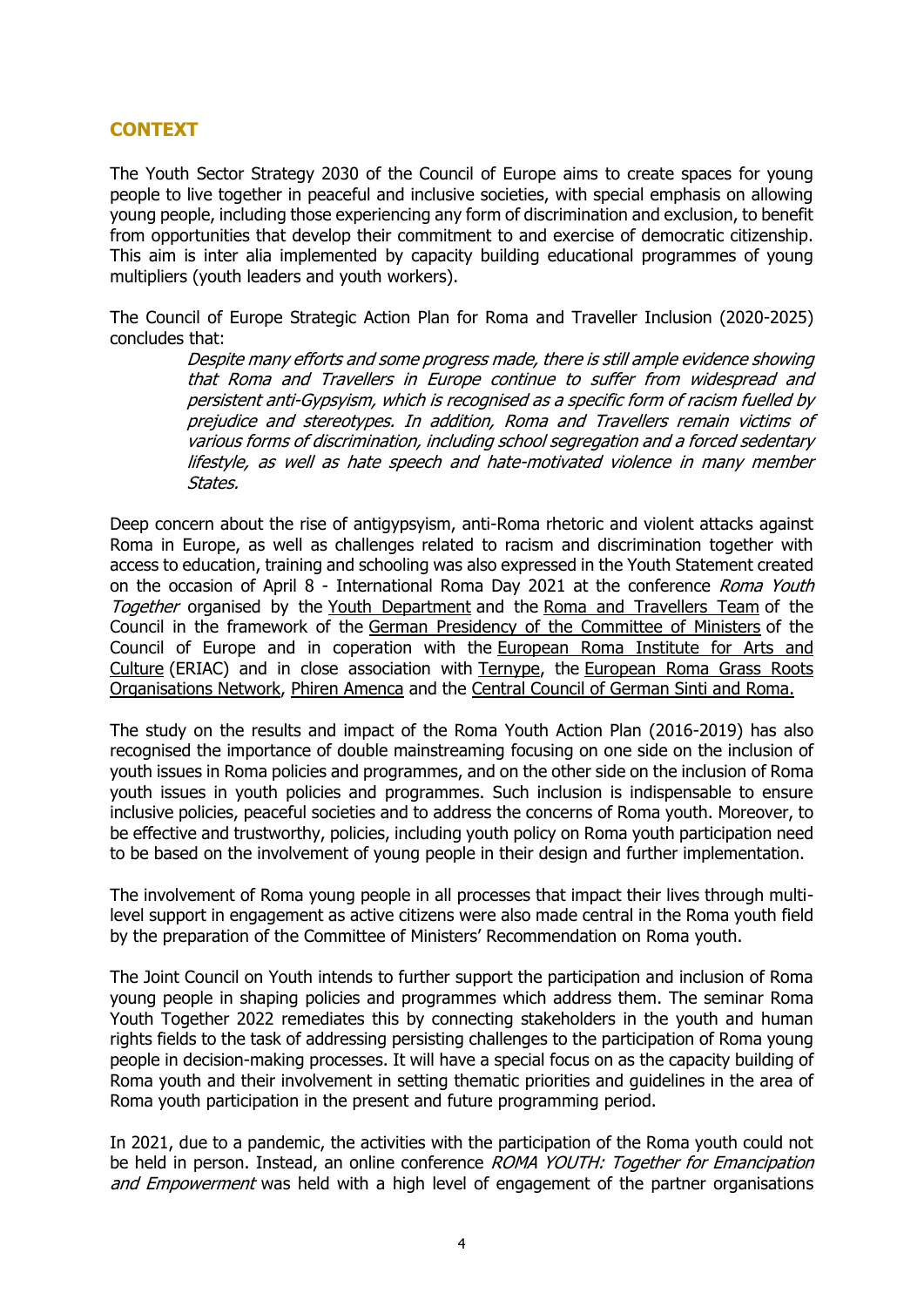working in the Roma youth participation field. After two years of ongoing restrictions related to the Covid-19 pandemic, young people have a deep longing to learn together, exchange challenges, and communicate in person after long months of virtual gathering, with no presential meetings.

## **ABOUT THE 2022 SEMINAR**

The seminar *Roma Youth Together 2022* will bring together 30 young people who are youth leaders or youth workers in Roma and Travellers communities. The seminar will take place in the European Youth Centre Strasbourg on 6-8 April 2022. All participants are expected to attend in person, subject to the evolution of the covid-related protocols on travel and meetings. The seminar is organised by the Youth Department and Roma and Travellers Team of the Council of Europe in cooperation with Phiren Amenca International, ERGO Network and the European Roma Institute of Arts and Culture.

#### **AIMS AND OBJECTIVES**

The seminar aims to re-connect Roma youth leaders with European youth policy processes and exchanges on strategies and priorities for youth empowerment and participation.

Its specific objectives are:

- to reconnect and share recent experiences and challenges that emerged during the recent crisis (in particular Covid-19 pandemic and war in Ukraine) and their impact on Roma youth;
- to collect the input and feedback on the draft of the Recommendation on Roma youth participation including the thematic priorities in this field;
- to identify strategies for empowerment of Roma youth and Roma communities beyond the work on Roma youth participation;
- to reconnect and to strengthen partnerships with European youth organisations and networks working in the field of Roma participation.
- to associate young people with the celebration of the International Roma Day in the Council of Europe;
- to engage participants in the preparation of the youth campaign on revitalising democracy, in particular on the theme of meaningful youth participation;

#### **PROGRAMME AND METHODOLOGY**

The methodology of the seminar will be based on the principles of human rights education, peer to peer learning, exchange of practices and dialogue among participants by using the participatory methods of learning, such as working groups and facilitated discussions. It will be structured in connection to the previous work done by the Council of Europe in the area of Roma youth participation.

The activity will ensure space to explore the wider perspectives on Roma youth participation and its challenges in connection to the themes such as democracy, non-discrimination, equality and meaningful youth participation.

The programme will be built on participants' experience, needs and inputs to the draft of the Recommendation on Roma Youth Participation.

There will be three main pillars of the programme: